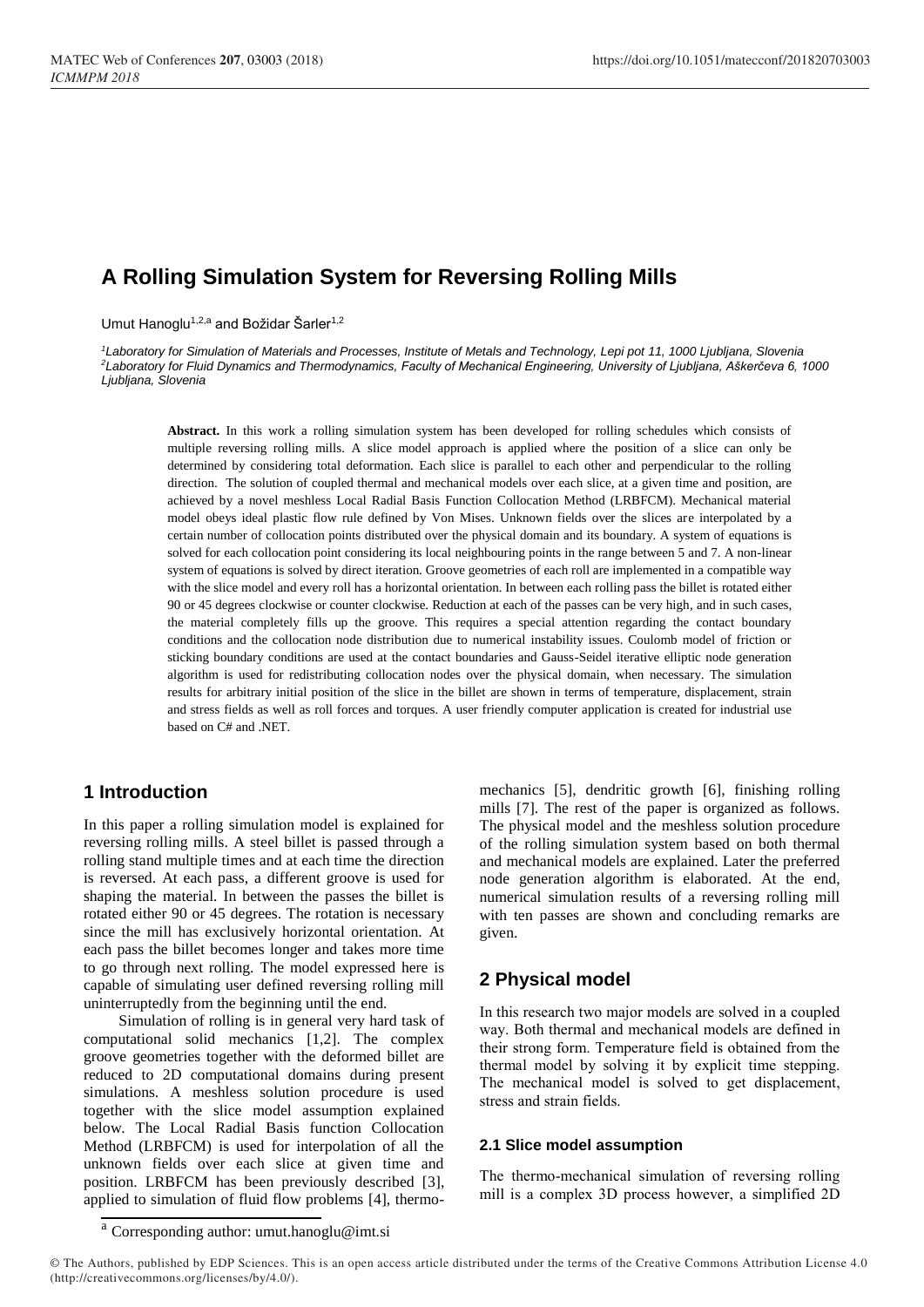modelling assumption may be introduced here based on slices aligned in parallel and towards the rolling direction as shown in Fig. 1. Each slice becomes a computational domain at given position and time. Slice is rolled multiple times until the end of the simulation and rotates in between rolls.



**Figure 1**. Computational slice positions and traveling of a slice through reversing rolling mill.

#### **2.2 Thermal model**

The temperature field is obtained from the following heat transfer equation applicable for slice model assumption

$$
\rho c_p \frac{\partial T}{\partial t} = \nabla \cdot (k \nabla T) + \dot{Q}, \qquad (1)
$$

where  $\rho, c_p, T, t, k, Q$  stand for density, specific heat, temperature, time, thermal conductivity and internal heat generation rate due to deformation which is defined as

$$
\dot{Q} = \eta \frac{\partial}{\partial t} \int_{\bar{\varepsilon}} \bar{\sigma} d\bar{\varepsilon} . \tag{2}
$$

where  $\eta$  is Taylor-Quinney parameter,  $\bar{\sigma}$  is effective stress and is  $\overline{\varepsilon}$  effective strain. Robin type of boundary condition is applied over all of the boundaries.

$$
-k\frac{\partial T}{\partial \mathbf{n}_{\Gamma}} = h\big(T - T^{\text{ref}}\big).
$$
 (3)

When there is a contact with the roll, the heat transfer coefficient  $h$  is chosen much larger than to the air.

#### **2.3 Mechanical model**

For each slice in contact with the roll, the displacement field is solved directly from the governing equation used for the mechanical model.

$$
\mathbf{L}^{\mathrm{T}}\mathbf{\sigma} + \mathbf{b} = \mathbf{0},\tag{4}
$$

where **L** is the derivative operator matrix,  $\boldsymbol{\sigma} = \bigr[\!\left[ \,\sigma_{_{\boldsymbol{x}\boldsymbol{x}}}, \sigma_{_{\boldsymbol{y}\boldsymbol{y}}}, \sigma_{_{\boldsymbol{x}\boldsymbol{y}}}\,\bigr]\!\bigr]^{\!\mathrm{T}}$ the stress vector, and

T  $\mathbf{b} = \begin{bmatrix} b_x, b_y \end{bmatrix}$  is the body force vector, however it is neglected in the current model. Essential and natural boundary conditions, used over the boundaries depending on whether the prescribed displacement  $\overline{u}$  or traction  $\overline{\tau}$ is known

$$
\overline{\mathbf{u}} = \mathbf{u}, \ \overline{\boldsymbol{\tau}} = \mathbf{n}\boldsymbol{\sigma} \tag{5}
$$

#### **3 Meshless solution procedure**

Instead of grid generation over the physical domain such as in FEM, collocations nodes without any geometrical shapes between them are used over the domain and boundaries. An example of an unknown field  $\theta(\mathbf{p})$  at position **p** is interpolated with multi-quadric RBF  $\psi(\mathbf{p})$ over neighbouring nodes  $(N=5,7)$  together with the augmented first order  $(N_p = 3)$  polynomial functions  $\mathcal{G}(\mathbf{p}),$ 

$$
\theta(\mathbf{p}) = \sum_{i=1}^{N} \psi_i(\mathbf{p}) \alpha_i + \sum_{i=1}^{N_p} \mathcal{G}_i(\mathbf{p}) \alpha_{N+i} .
$$
 (6)



**Figure 2.** Examples of 5 or 7 noded local influence domians considered in the meshless solution.

#### **3.1. Solution of the thermal and mechanical models**

For the solution of the temperature field, the heat transfer equation is considered in the following discrete form

$$
\rho c_p \frac{T_i - T_{i0}}{\Delta t} = \nabla \cdot (k \nabla T) + \frac{\Delta Q}{\Delta t}.
$$
\n(7)

Then the temperature field is interpolated locally for each collocation node considering only its neighbours.

$$
T(\mathbf{p}) = \sum_{i=1}^{N} \psi_i(\mathbf{p})_T \alpha_i + \sum_{i=1}^{N_p} \mathcal{G}_i(\mathbf{p})_T \alpha_{N+i} \tag{8}
$$

Temperature field in the governing equation and boundary conditions is discretized in this way and same collocation constants are used to obtain the temperature field.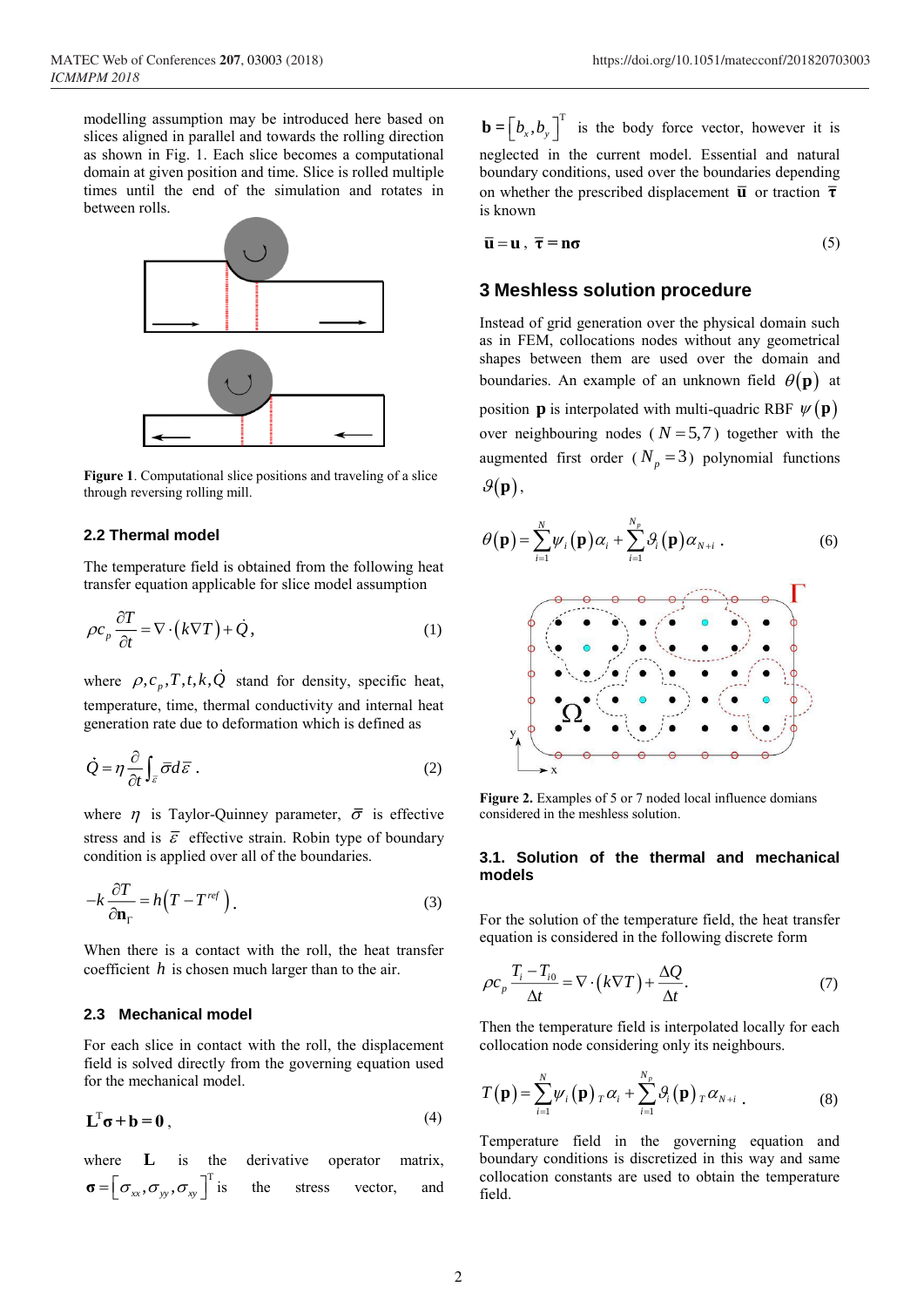The governing equation used in the mechanical model may be written in terms of displacement vector **u** with using stiffness matrix **C** , written in terms of effective stress-effective strain rate  $(\bar{\sigma}/\bar{\varepsilon})$ , explained in [8],

$$
\mathbf{L}^{\mathrm{T}}\mathbf{C}\mathbf{L}\mathbf{u} + \mathbf{b} = \mathbf{0}.
$$
 (9)

The displacement vector  $\mathbf{u} = \begin{bmatrix} u_x, u_y \end{bmatrix}^T$  components are interpolated in a similar way as the temperature field

$$
u_{x}(\mathbf{p}) = \sum_{i=1}^{N} \psi_{i}(\mathbf{p})_{u_{x}} \alpha_{i} + \sum_{i=1}^{N_{p}} \mathcal{G}_{i}(\mathbf{p})_{u_{x}} \alpha_{N+i} , \qquad (10)
$$

$$
u_{y}(\mathbf{p}) = \sum_{i=1}^{N} \psi_{i}(\mathbf{p})_{u_{y}} \alpha_{i} + \sum_{i=1}^{N_{p}} \mathcal{G}_{i}(\mathbf{p})_{u_{y}} \alpha_{N+i} \qquad (11)
$$

The system of equations are written in global form for each node to obtain the solution of displacements (U) by direct iteration,

$$
\mathbf{K}\left(\mathbf{U}^{j-1}\right)\mathbf{U}^{j}=\mathbf{f}\,,\tag{12}
$$

where  $\mathbf{K}(\mathbf{U})$  is the global sparse matrix and  $\mathbf{f}$  is the adjacent vector.

#### **3.2 Node generation algorithm**

The initial node configuration has an important role during the rolling simulation. If the initial size is a rectangle then a uniform node arrangement is applied at the beginning. If the initial slice has a unique nonrectangular shape then the nodes are distributed depending on iterative Gauss-Seidel elliptic node generation algorithm [9] as shown in Fig. 3.b.





**Figure 3.** 1517 collocation nodes are shown in each figure. First figure shows the initial configuration, second figure shows the configuration after 45 degrees rotation before the second pass.

#### **3.3 Development of the simulation code**

A simulation code has been written from scratch using Microsoft Visual Studio C# 2015 Express Edition [10]. A Windows desktop application is created with user friendly interface by using features of the Microsoft .NET framework. The only additional library used in this simulation code is Math.Net for solving the system of equations. The code is able to read multiple rolling schedules written in an excel file with all the involved groove types. Each groove is described based on 2D coordinates of multiple groove surface points written in a .txt file. The simulation then calculates and redraws the corresponding groove line at each slice position and updates the boundary conditions accordingly. The user is able to change the slice position to any desired value and view all the results belonging to that slice.

### **4 Simulation results**

Two different reversing rolling mills are used in the numerical simulations. During the first 5 passes the roll diameter is 800 mm and later for the subsequent 5 passes it is used as 650 mm. The material model used is  $\bar{\sigma} = 589 \bar{\varepsilon}^{0.214} \exp\left(R(1200 - T)\right)$  MPa and the coefficient of friction is taken as 0.07.

#### **4.1 Reversing rolling mill simulation with 800 mm roll diameter**

The initial shape and the node arrangement is used as shown in Fig. 3.a results of the first 5 passes are shown with groove slice lines drawn from the first contact until the last in Fig. 4.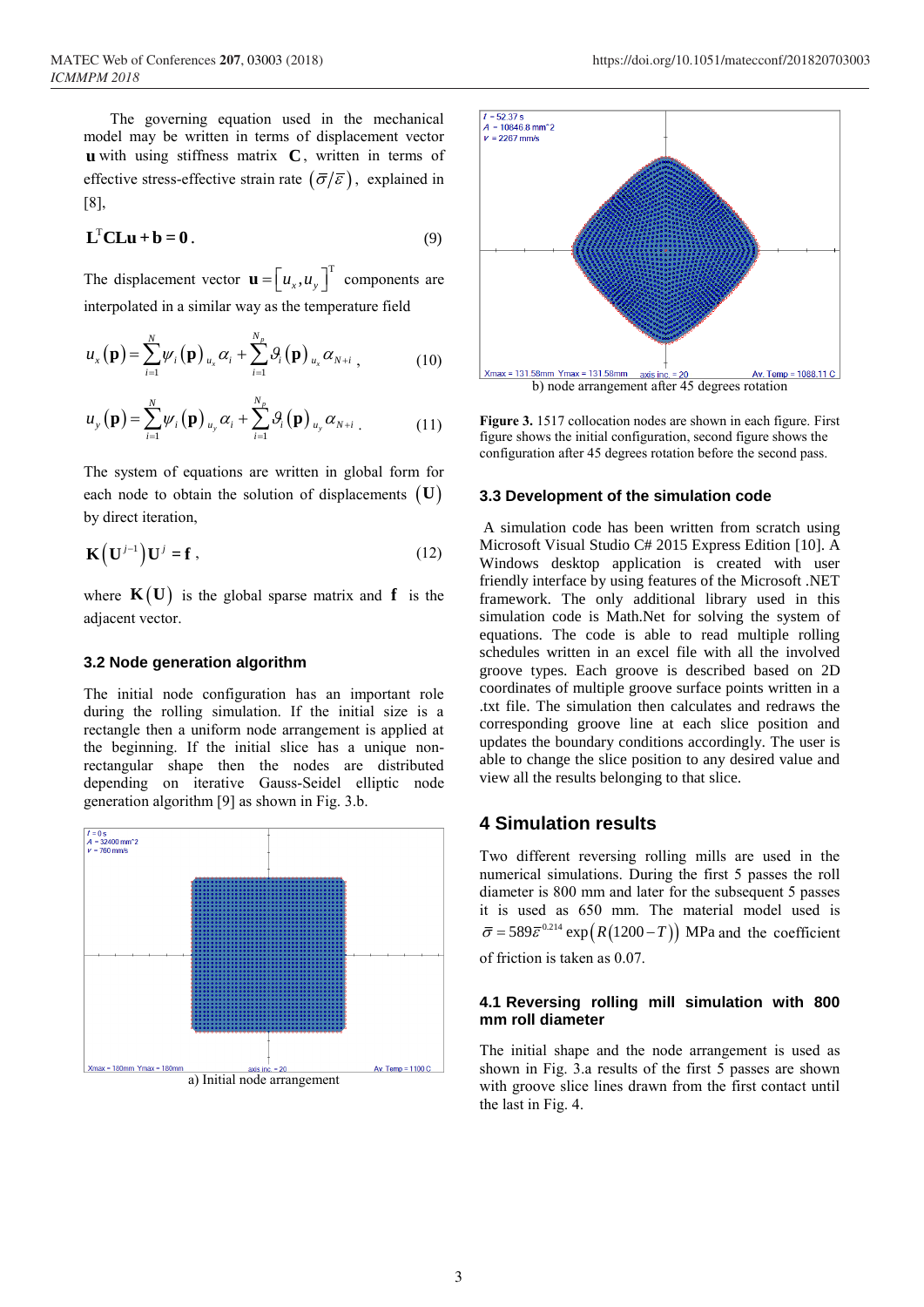







**Figure 4.** Effective stress filed resulting after the first 5 passes when the billet is rotated 90 degrees after each pass starting from the second pass.

#### **4.2 Reversing rolling mill simulation with 650 mm roll diameter**

This part of the simulation is a continuation of the previous simulation shown in Fig. 4. The slice in Fig 3.b is used for the initial slice shape and node arrangement. It has the same size as the slice shown in Fig. 4.e, but it is rotated 45 degrees.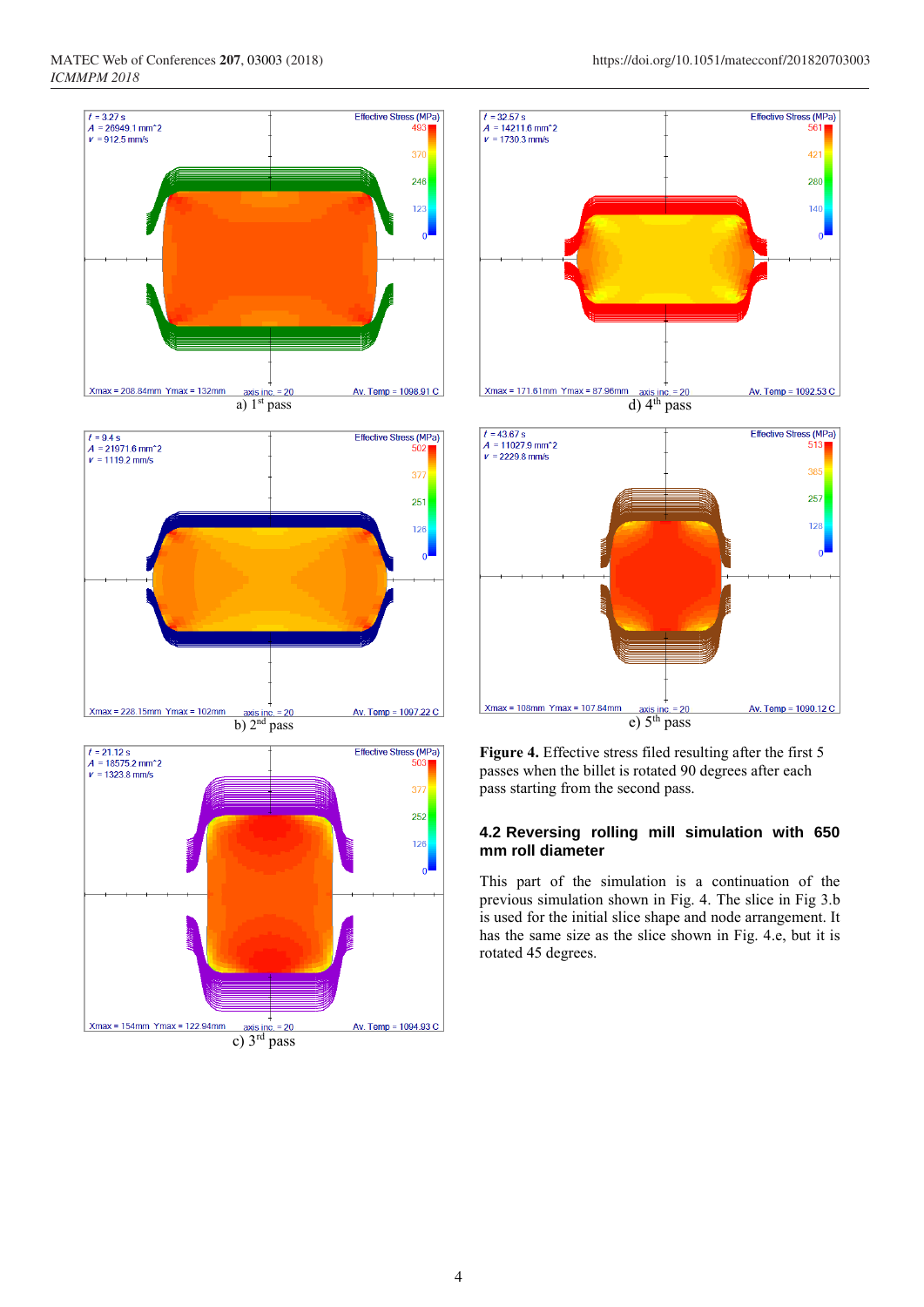













f) final shape

**Figure 5.** Effective stress field results of the second 5 passes and the final shape. Before the first and after the last pass the billet is rotated 45 degrees and in-between other passes it is rotated 90 degrees.

The simulation results shown in Fig. 4 and Fig. 5 are directly obtained from the user interface of the simulation code after simulation. Results may be seen over one slice at a time, based on its position, until the end of the rolling process. Results in this chapter are shown exactly at